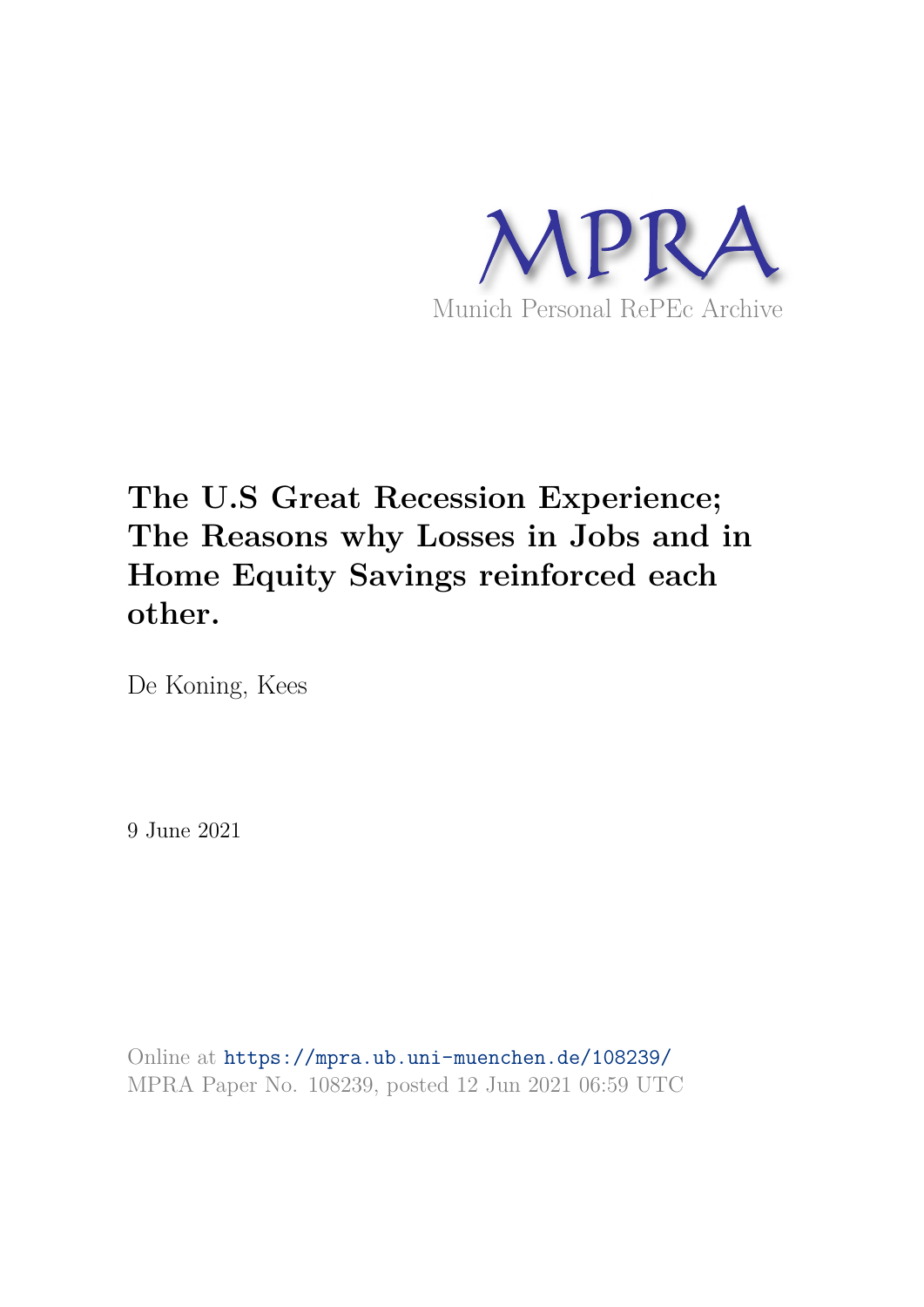# The U.S. Great Recession experience:

# The reasons why losses in jobs and

in home equity savings reinforced each other.

By

**Kees De Koning** 

**9 June 2021**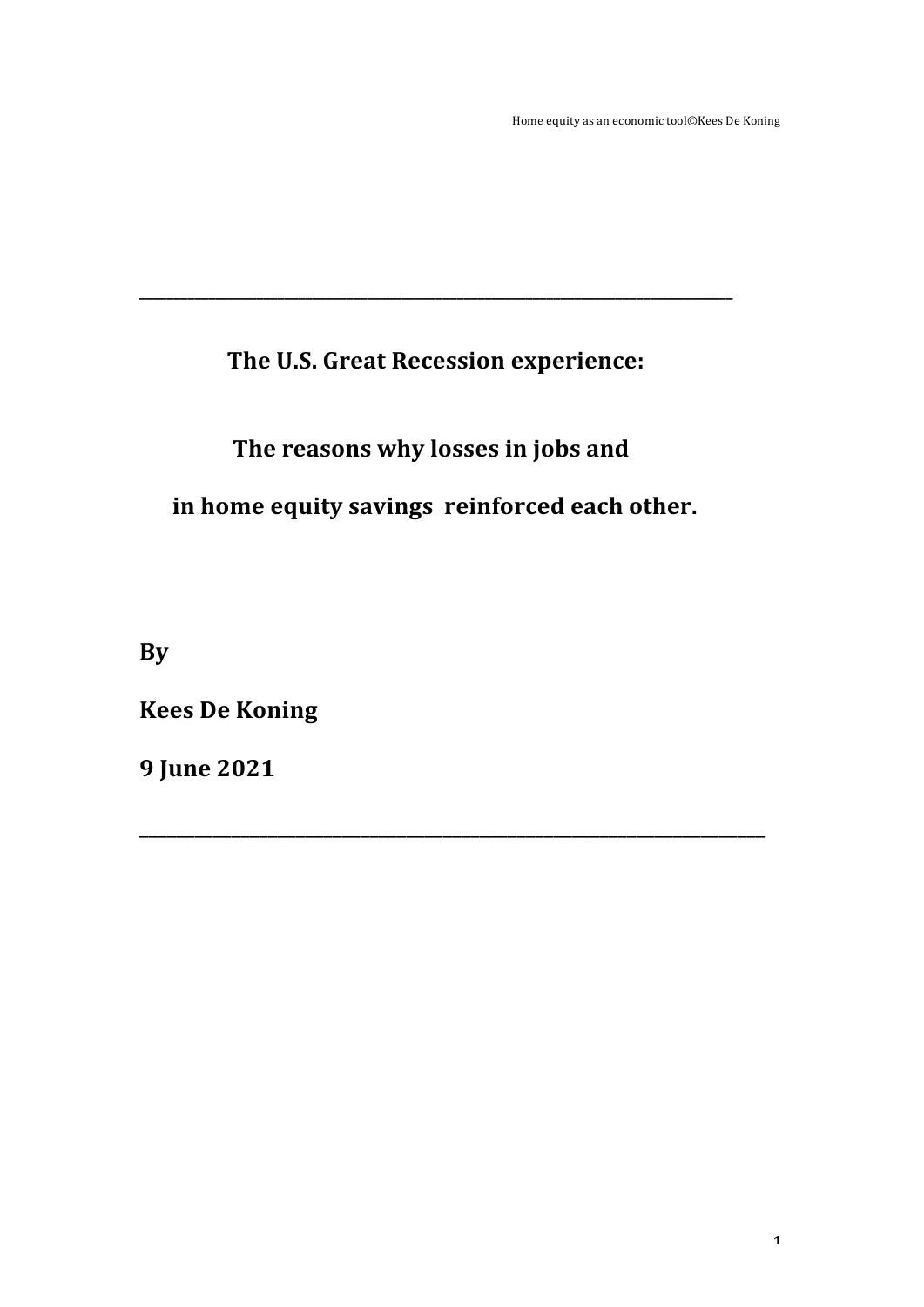# **Table of Contents**

|                                                                                                                    | Page |
|--------------------------------------------------------------------------------------------------------------------|------|
| Introduction                                                                                                       | 3    |
| 1. The U.S home equity versus home mortgage balance                                                                | 4    |
| 2. Circumstantial evidence                                                                                         | 5    |
| 3. Using home equity savings as an economic policy tool                                                            | 7    |
| 3.1 Why and how home equity can be used to reverse a downward<br>spiral.                                           | 7    |
| 3.2 The potential economic benefits of focusing on home equity<br>savings, rather than on the home mortgage loans. | 8    |
| 3.3 The "Help-To-Buy" scheme on basis of home equity.                                                              | 9    |
| References                                                                                                         | 11   |
| Table: U.S. home equity and home mortgage levels 1980-2020                                                         | 12   |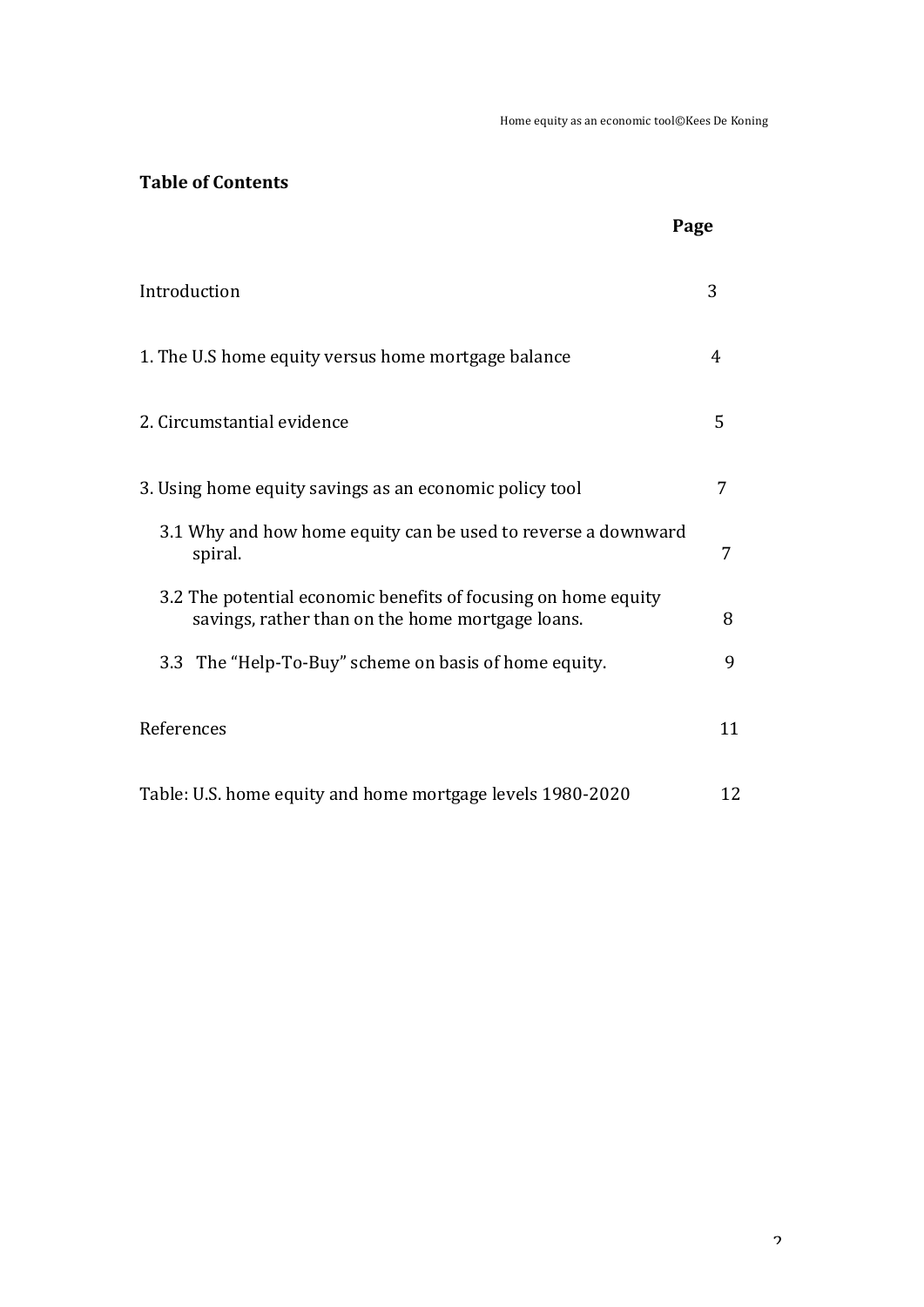#### **Introduction**

In a previous paper: "Quantitative Easing Home Equity: an Alternative Economic Management Tool" (MPRA Paper 106528), the writer did analyze some of the Great Recession's experiences for different groups of U.S. households. In 04 2005, the home equity level stood at \$14.4 trillion for all households. As a result of the Great Recession this level dropped to \$8.2 trillion by Q1 2012. This loss in wealth level lasted the longest for the bottom 50% of households. For this group it took over 10 years which was nearly 5 years longer than for the two household groups making up the top 50% of households. The latter groups took five years to get back to the income and wealth levels as assessed in 2007.

Why was losing \$6.2 trillion in home equity savings over the period Q4 2005 to O1 2012 such a disaster?

The first aspect is the value of savings made and the recovery period to earn back such savings losses. A savings loss of 43% on home values was an extreme percentage of losses, mainly due to two factors. The first was the reinforcement factor. When doubts crept into the mortgage backed securities markets in 2007, the snowball started rolling. Banks and other financial companies as well as some households were over extended. Defaults started to go up and the mood in the markets turned from overly optimistic to severely negative. Foreclosure levels were racing up and unemployment levels increased rapidly.

The second aspect was the relationship between house prices and the home equity savings levels embedded in such home values. A home is for nearly all households a necessity rather than a luxury. If a household cannot afford to buy outright, a mortgage is often needed as the household will still need a place to live in. The downward housing prices  $-$ from a U.S. average of \$257,400 in Q1 2007 to the bottom of \$208,400 in Q1 2009 and back to \$258,400 by Q1 2013 brought on a misery for many U.S. households.

This paper will attempt to show that there can be a different solution to such market upheaval: a reversal method that helps households to spend more of their home equity level when needed. The household's macro economic motto could be: "Save in good times and spend from your home equity in economic downturns". To make it a success, a system needs to be developed to make such spending possible.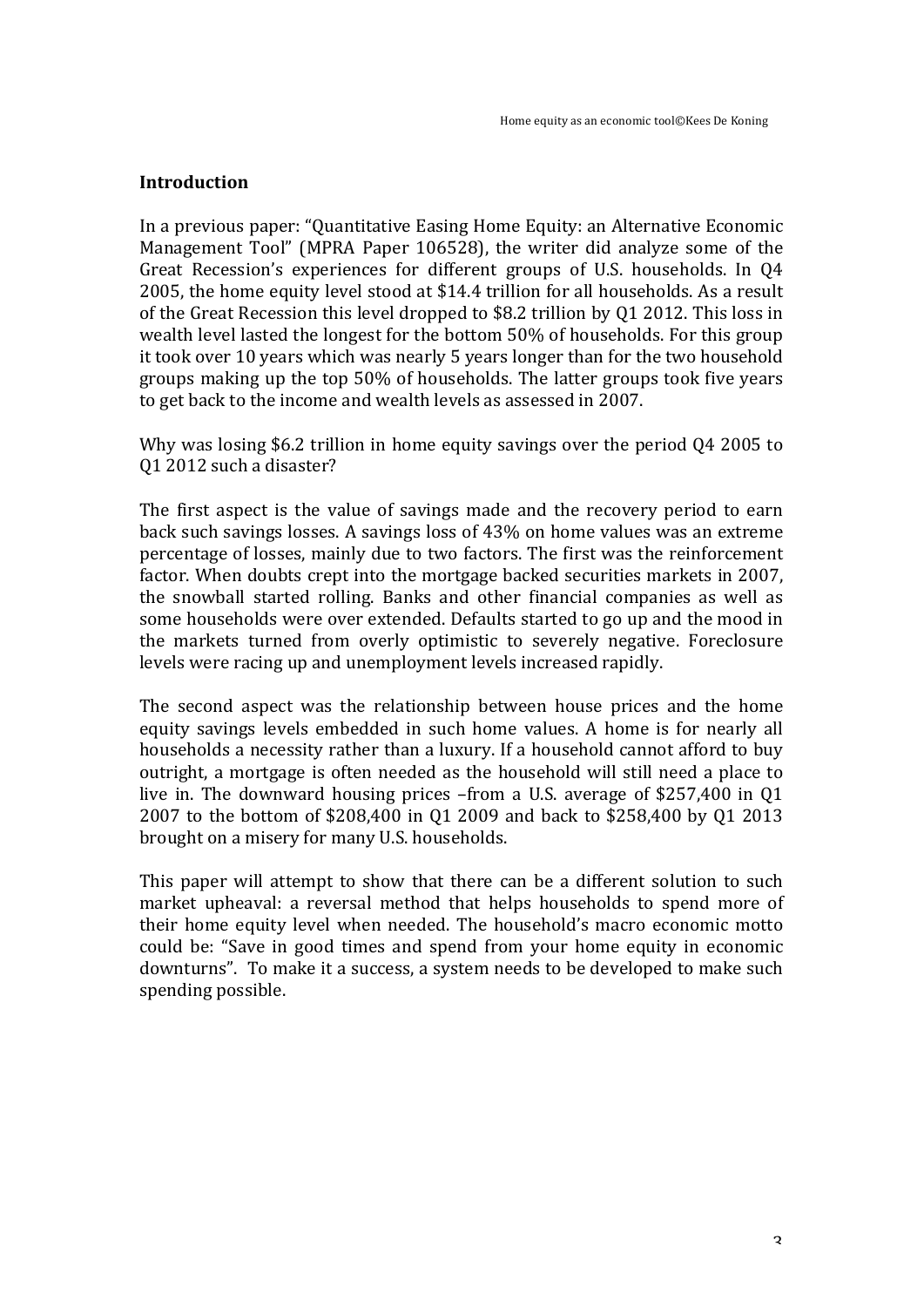## **1.** The U.S. home equity versus home mortgage balance.

Going back to 01 1980, the average U.S national home equity<sup>1</sup> to mortgage level<sup>2</sup> showed a ratio of 2.22 to 1. This ratio indicates that the net asset value of the housing stock was 2.22 times the level of the combined outstanding U.S. home mortgage levels. By 1995, the ratio had dropped to 1.580. It more or less stayed at this level till 2006. From 2007 it continued to drop to 2012 when it reached the lowest level in over 30 years of  $0.842$ , which implied that home mortgage debts of \$9.727 trillion were larger than the home equity levels; the latter were \$8.214 trillion at the time. The latest date for 04 2020 show a much-improved level of 1.930. In appendix 1 (attached) these data are shown from 1980-2020.

In a previous paper (MPRA paper 106528) the effects of the Great Recession on the balance sheet of households were examined. Several conclusions were drawn. The first one was that the top 10% of households by wealth levels did overcome the effects of the Great Recession over a five-year period from 01 2007 to Q1 2012. The second one was that the  $50-90\%$  group of households by wealth levels took six months longer and restored their wealth level by Q3 2012. However, for the bottom 50% of households their adjustment period to get back to the pre-Recession level took five more years.<sup>3</sup> They only managed to get their wealth level back to the pre-Recession level by  $Q1$  2017. By  $Q4$ , later in the same vear, the number of unemployed had dropped to the same number of unemployed as in May 2007.

It is a normal pattern in most economies that the wealthier households rely less on monthly incomes out of employment than the lower income groups. For the latter, jobs are often the only source of income generation and their collective savings levels are very low compared to the top 50%.

These patterns could be illustrated by the developments in the Wall Street Dow Jones industrial share index.<sup>4</sup> On 1 October 2007, the index reached a high point 13,797. On 2 February 2009 it reached a low point of 7,062. On 2 January 2013, the index had risen back to  $13,860$ , basically showing that individuals who had followed the index would have recovered their losses made since 2 February 2007. This development closely coincides with the fact that the top 10% of U.S.

 

3

<sup>1</sup> https://fred.stlouisfed.org/series/OEHRENWBSHNO

<sup>2</sup> https://fred.stlouisfed.org/series/HHMSDODNS

https://www.federalreserve.gov/releases/z1/dataviz/dfa/distribute/table/#ra 4

https://www.bing.com/search?q=wall+street+industrial+share+index&form=P RGBEN&httpsmsn=1&msnews=1&refig=6b3e259e38b44190833acb5e1bd5456 4&sp=1&qs=HS&pq=wall+street+&sk=PRES1&sc=8-12&cvid=6b3e259e38b44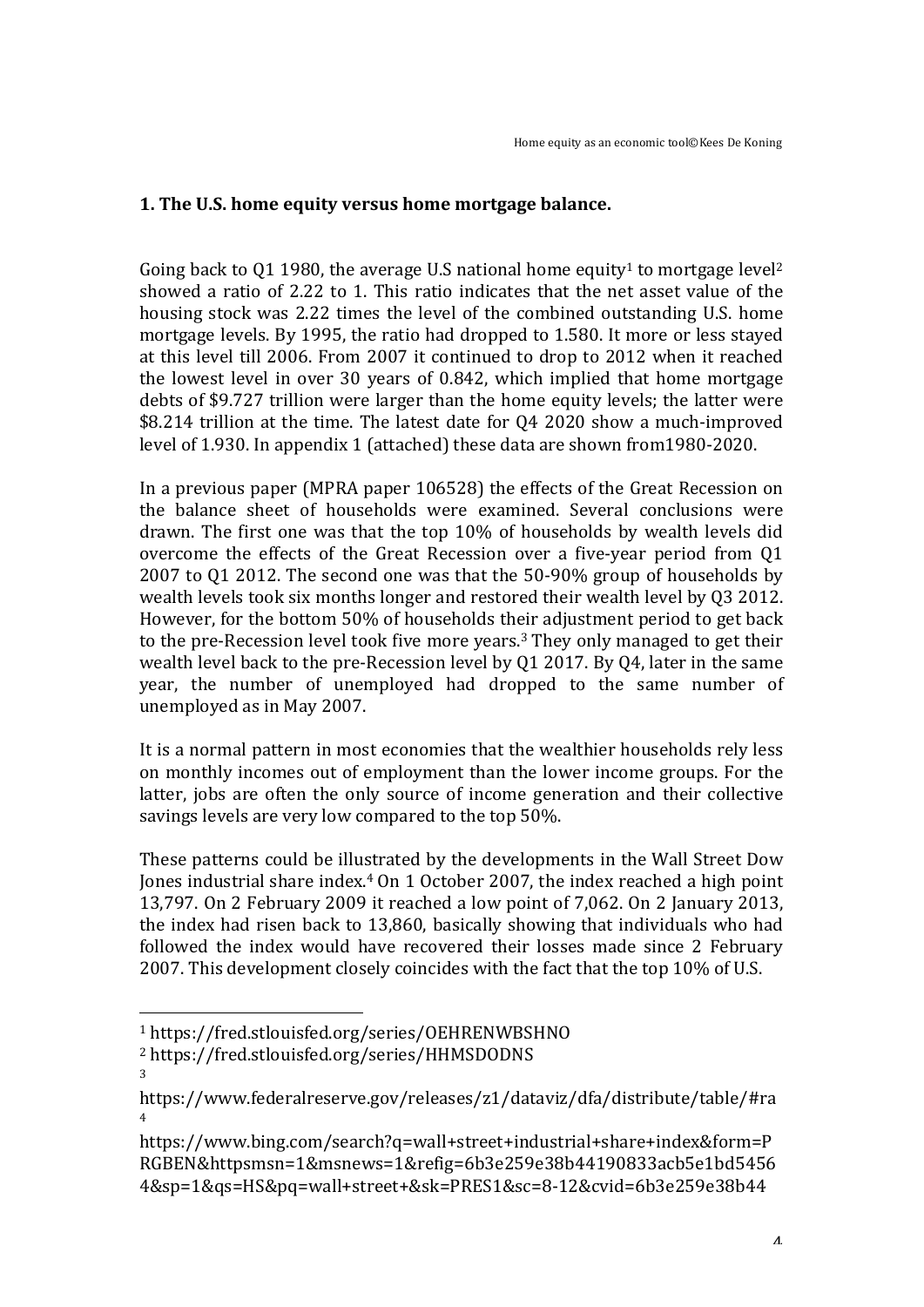households had recovered their wealth levels by 01 2012 and the second tier of top  $50-90\%$  of households by Q3 2012. However for the bottom  $50\%$  of households, the developments in the Wall Street industrials index meant very little for their wealth levels. The latter group was and is heavily dependent on employment levels.

For the bottom 50% of households by wealth level, their economic survival rests primarily on their ability to have or find a job.

What are the implications for economic policies?

The first one is that economic policies of one-size fits all for all U.S. groups of households are not consistent with the actual economic history of different income and wealth groups. The lower household income levels as represented by the bottom 50% of U.S. households, are simultaneously the group that battled for the longest time period to get its income and wealth levels back. For this group it took over 10 years to do so, while for the top 10% it took "only" 5 years.

U.S. policy makers might have considered which measures would have helped the lower income groups to overcome the effects of the 2007/2008 recession in a faster manner. Such measures would not only have helped the bottom 50% of households, but equally importantly all other households as well. More jobs and higher disposable income levels for the bottom 50% of households would have led to a higher level of consumption spending, higher profits for companies and higher tax revenues.

A key element in the policy consideration is to analyze the impact that various policies have had on different income and home equity groups.

## **2. Circumstantial evidence**

 

In order to be able to formulate some possible policy options, one must first assess the circumstances under which such options could work.

Starting with the bottom 50% of U.S. households, there are three key components of wealth creation: 1. Having a job; 2. Owning or renting a property to live in; and 3. Having pension assets. Simultaneously the household may have liabilities such as student loans, consumer debts and mortgage loans.

As a result of the Great Recession, the U.S. government experienced some fundamental changes. In FY 2008 it received \$2.52 trillion in tax receipts<sup>5</sup>. In

<sup>&</sup>lt;sup>5</sup> https://www.thebalance.com/current-u-s-federal-government-tax-revenue-3305762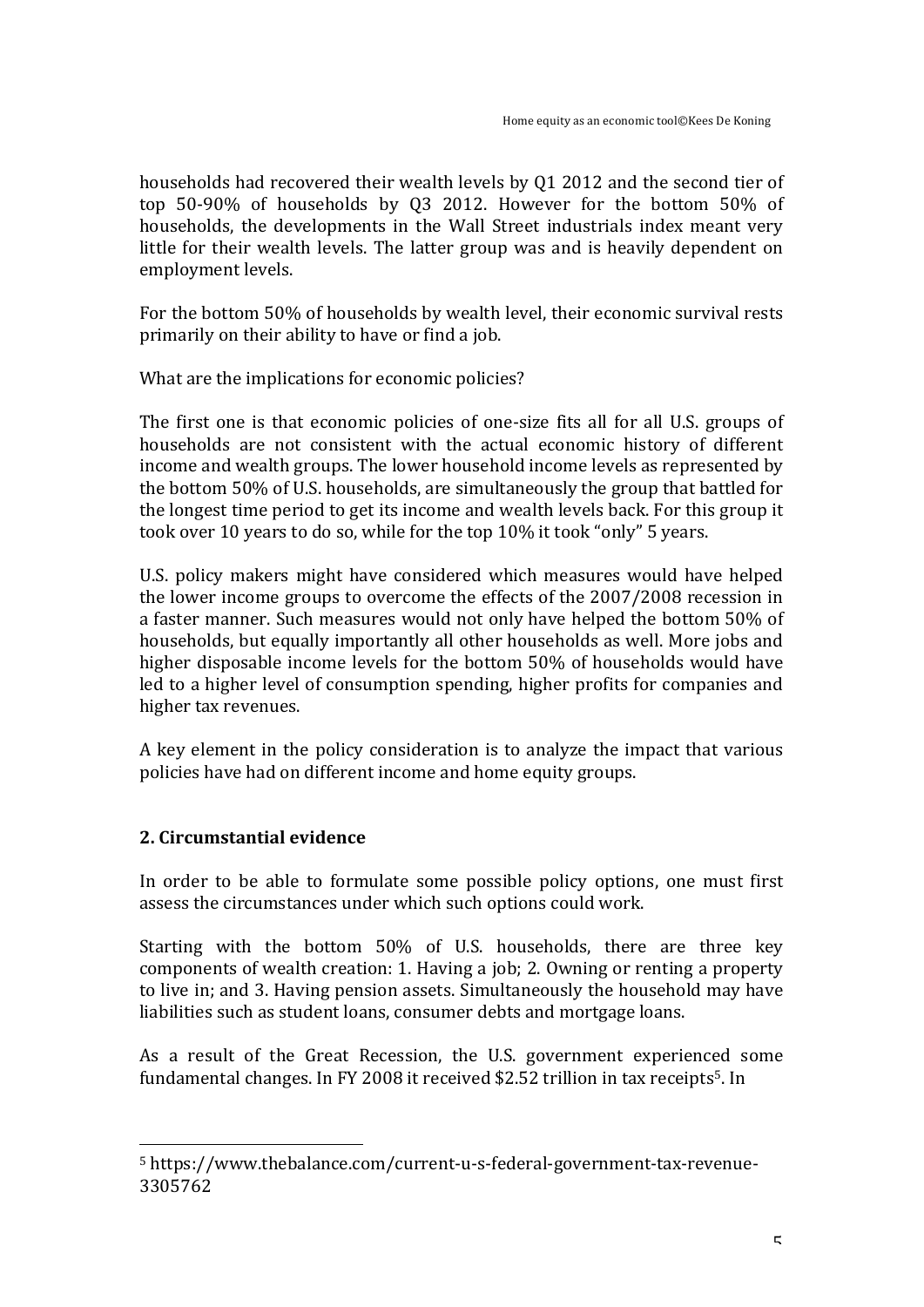2009 this level dropped to \$2.10 trillion, followed in 2010 when receipts became \$2.16 trillion. In 2011 it increased slightly to \$2.30 trillion; in 2012 it reached \$2.45 trillion and only by 2013 did the tax receipts rose to a level of \$ 2.77 trillion, when the tax income levels exceeded the 2008 level for the first time. These are nominal amounts not corrected for inflation levels.

The decisions taken by the Federal Reserve changed the sources of financing for U.S. government expenditure in a dramatic manner.

On September 10, 2008 the Fed's balance sheet showed an outstanding level of  $$921.7$  billion.<sup>6</sup> By December 25, 2013 the Quantitative Easing (OE) activities had increased the Fed's balance sheet activities to \$4.032 trillion.

The recent corona virus pandemic moved the Fed to increase its balance sheet even further. As of May 21 2021, the outstanding balance sheet level reached a new record of \$7.923 trillion, mainly due to QE activities.

The U.S. Federal government expenditure levels during the Great Recession period were:<sup>7</sup> Q1 2007 \$2.873 trillion; by Q1 2009 they were \$3.275 trillion and by 01 2013 they were \$3.755 trillion. Its combined budget deficit for the period 2007 to Q1 2013 was  $$ 5.540$  trillion<sup>8</sup>. One may conclude that the funding of this deficit was funded for some 54% neither by taxpayers nor by borrowings on capital markets but by QE from the Federal Reserve.

The question could be raised: Could there have been other options?

In the above, the outlines of the fiscal policies were already explained. The Federal Government's deficit over the period 2007-2013 was covered by Q.E. for some 54% of its deficit and for 46% by additional government borrowings.

The second aspect concerns the development in the effective Fed Funds Rate<sup>9</sup>. In December 2006 the Fed Funds rate stood at 5.17%; by December 2008 it had been lowered to  $0.14\%$  and by January 2015 it was still only  $0.15\%$ . Even now, in 2021, the rate is still around  $0.15\%$ .

One may conclude that the \$5.540 trillion government expenditure level over the period 2008-2013 that was not covered by tax income was the response of the Federal Government to the Great Recession period. Could the U.S. government have done things differently?

 

<sup>6</sup> https://fred.stlouisfed.org/series/WALCL 

<sup>7</sup> https://fred.stlouisfed.org/series/FGEXPND

<sup>8</sup> https://fred.stlouisfed.org/series/FYFSD

<sup>9</sup> https://fred.stlouisfed.org/series/DFF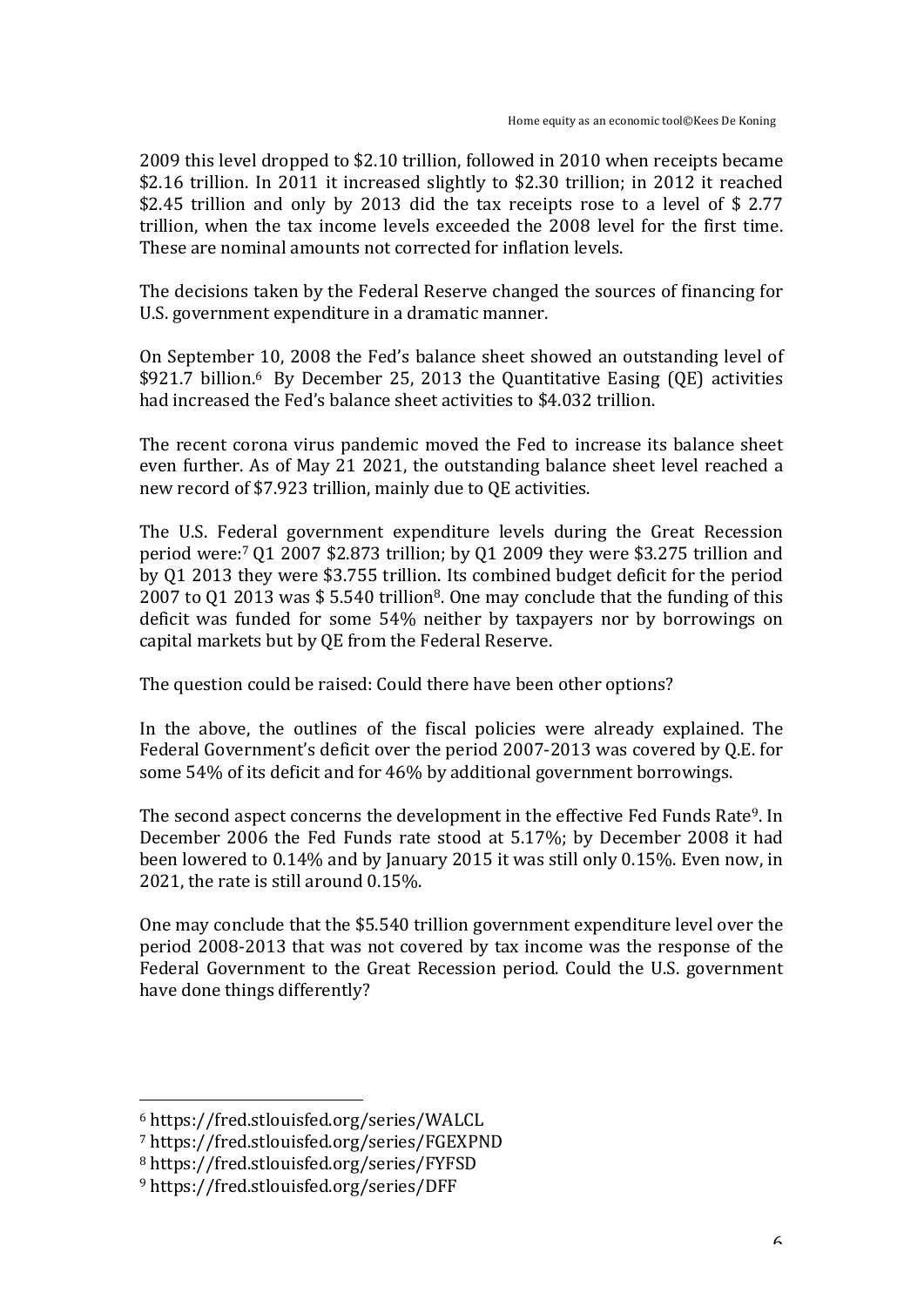A possible answer does not necessarily need to come from more government deficit funding, nor from lower interest rates, but from using existing savings built up by households in the form of home equity.

#### **3.** Using home equity savings as an economic policy tool.

The concept that a loss of \$6.2 trillion in home equity levels is the effect of market movements alone needs to come under serious scrutiny. To accept that market forces were the main cause of the Great Recession and that such economic behavior is normal under a freedom of enterprise label needs to be revisited. Households were never consulted on whether their home mortgage obligations could be packaged and sold to the international financial markets. As is often the case bad debts do drive down the quality of good debts. U.S. home equity levels came under severe downward pressure from 2007 onwards, leading to a sharp drop in new housing starts, a serious drop in house prices and a market adjustment by focusing on recovering outstanding mortgage debts. Substantially higher unemployment levels were the result of the debt based adjustment process.

What was not considered in the adjustment process was a focus on home equity and how such home equity levels could have temporarily helped to correct the squeeze on consumer expenditure levels.

The Great Recession may have had a multiple of causes, but the key was that many participants in the U.S. financial sector acted not in the interest of the homeowners nor in the national economic interest, but purely in their own selfinterest; this interest can be best described as protecting their own revenue flows.

#### **3.1** Why and how home equity can be used to reverse a downward spiral.

It should be clear from the above quoted data that the self-interest of the U.S. financial sector was to protect itself from the home mortgage loan losses. Was there another option? A possible solution is to think differently about the liability levels compared with the asset levels. In other words, whether the policy approach should focus on the mortgage loan side rather than on the home equity savings side.

The amazing effect of focusing on the home equity side and helping households to use such home equity when macro economically such stimulus is needed, not only helps savings to keep their values, but equally helps households to consume more, rather than less in times of economic stress. This, by itself, reduces U.S.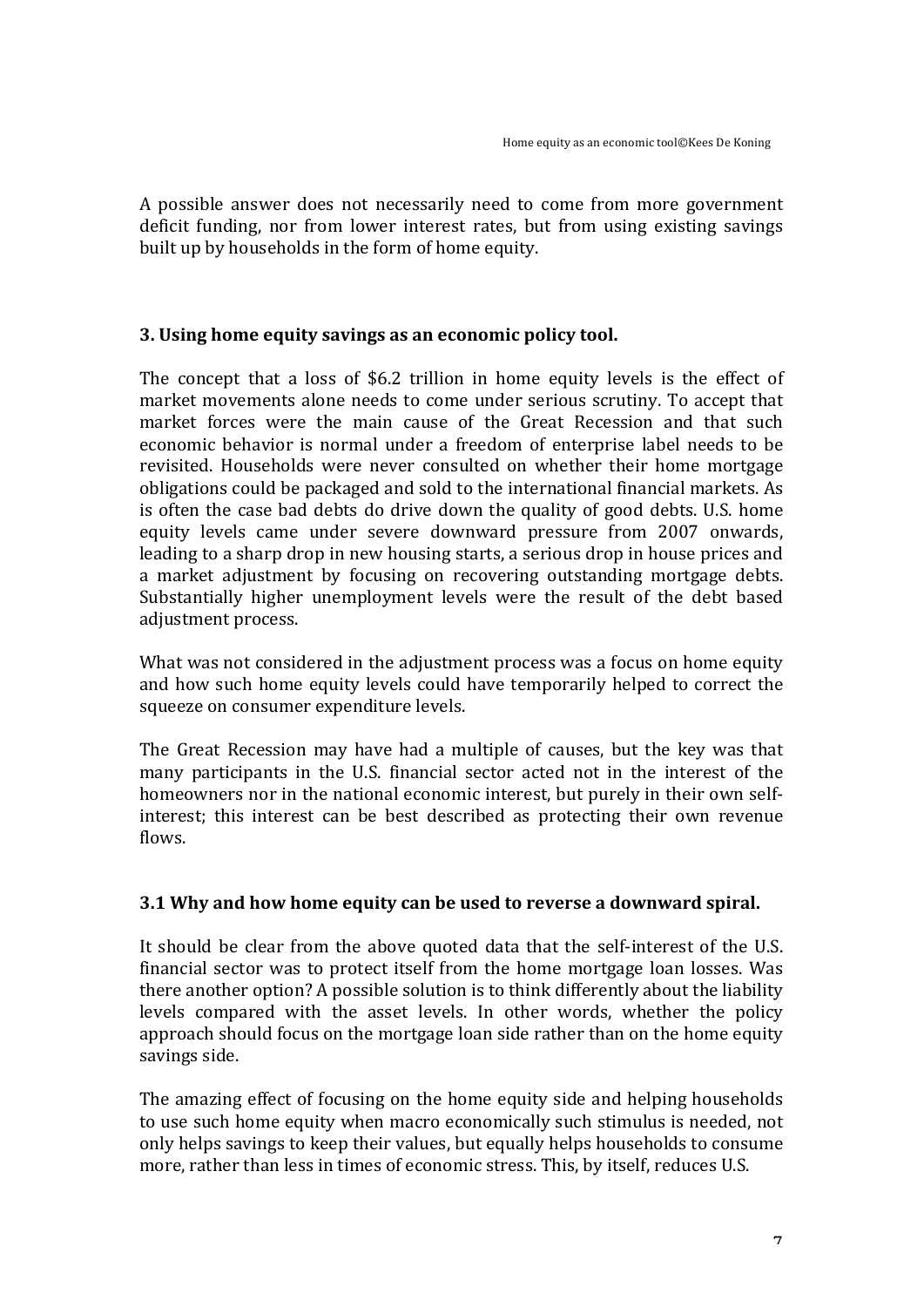government's deficits, increases profits for businesses and thereby creates jobs and does not undermine the values of households' homes to any significant degree.

Why has such approach not been practiced? The simple answer was and is that the U.S. free market philosophy has allowed the liability side to get the upper hand over the home equity savings side. Another reason was that there was no alternative scheme in place that could have been considered.

A home equity savings based scheme needs two pillars: a funding scheme and rules based system. To start with the funding scheme, the Federal Reserve could consider to use its QE scheme for this purpose but in a different variant: QEHE (Quantitative Easing Home Equity). Such scheme implies that savings in personal home equity can be temporarily used as a source of cash to spend on the consumption of goods and services. Such spending may not include the acquisition of stocks and shares. The advances made to households would be temporary and households need to sign an agreement, preferably with one of the state owned mortgage companies, like Fannie May and Freddie Mac. The funding for the temporary conversion of home equity into cash can be done by the Fed, which could buy up bonds issued by these two institutions. The risks exist that some households after having received a share of their home equity in cash do not resave such sums as and when requested. This hurdle could be overcome by establishing a shared equity level for the government that could be enforced on a future sale date or death of the owner(s). After the period of stimulus has come to an end, those households that do not "Re-Save" in line with the terms of the outstanding facility need to be faced by market level mortgage rates.

The U.S. government could also fund the costs of the administration charges for Fannie May and Freddy Mac and others, so that participants in the scheme can receive the funds as cash without any costs deducted. In the previous paper (MPRA paper 106528), some other conditions have been spelled out.

### **3.2** The potential economic benefits of focusing on home equity savings, rather than on the home mortgage loans.

One further element that needs to be considered is the U.S. government debt to GDP level<sup>10</sup>. Starting from Q1 1980, the level of U.S. government debt to GDP was 30.94% of GDP. Over a period of 12 years, the level doubled to  $60.99\%$  by Q1 1992. Between Q1 1992 and Q1 2005 the level practically did not move in 13 years as it recorded a level of  $60.94\%$  of GDP in Q1 2005. By Q4 2007 the level had slightly increased to 62.86%. As a consequence of the Great Recession and the current corona virus pandemic the latest data  $(Q1 2021)$  show a government

 

<sup>10</sup> https://fred.stlouisfed.org/series/GFDEGDQ188S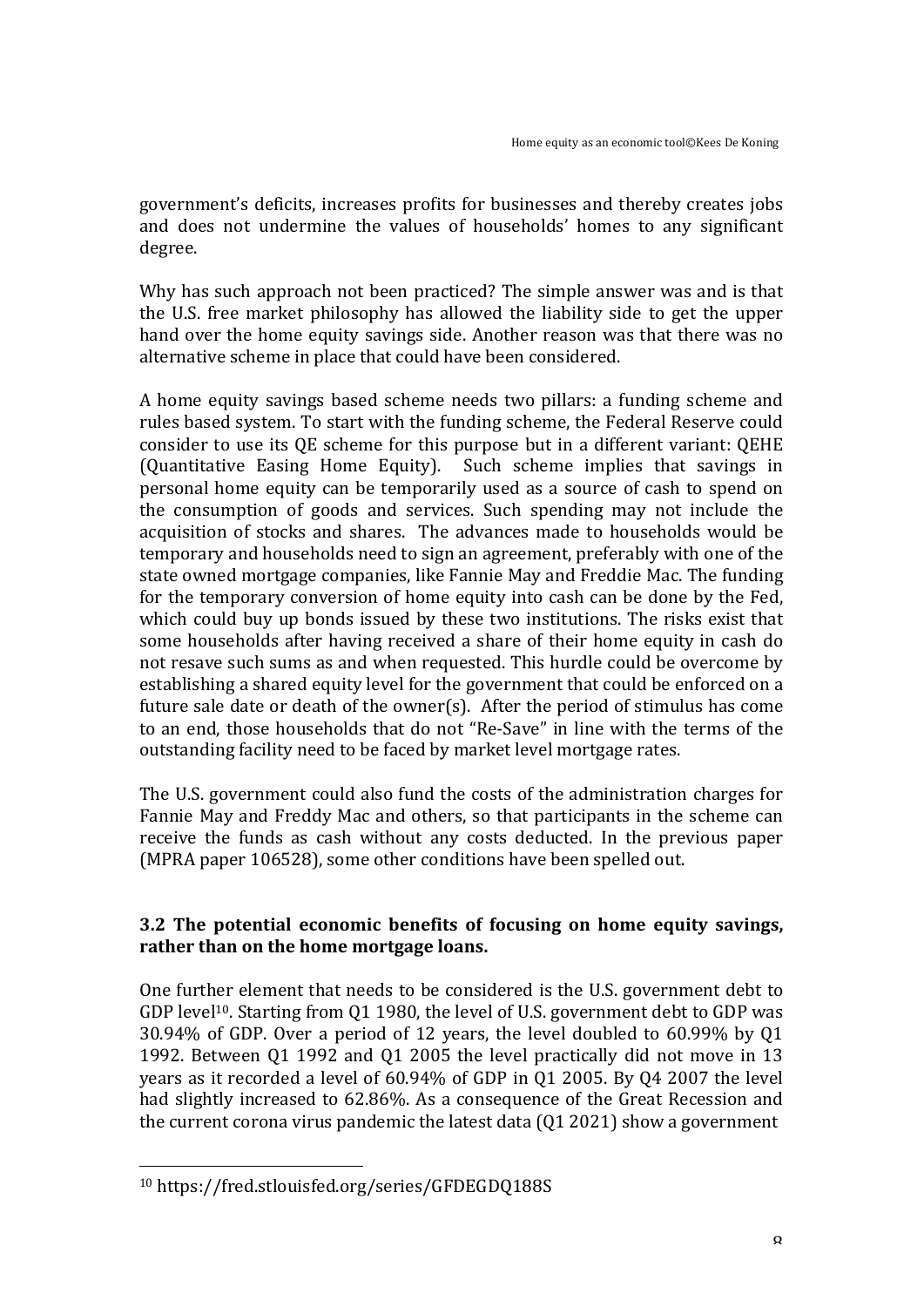debt to GDP level of 127.52%. This represents another doubling of government debt relative to GDP level.

Again, iust like in the case of the Great Recession, the adjustments chosen were to expand government borrowings rather than use private households home equity savings. 

Government borrowings imply that in future years all households, be they individual households or corporates or banks, will see their income levels reduced due to a transfer from the private sector to the government. As has been noted, the current level of U.S. government debt to GDP is already four times as high as in 1980. Just to compare the nominal GDP in 2007 with the nominal GDP in  $2019^{11}$ , shows that the nominal GDP grew from \$14.452 trillion in 2007 to \$21.433 trillion by 2019. This represented an increase of  $32.6\%$  in nominal terms. At the same time U.S. government debt levels grew from \$9.008 trillion in 2007 to \$22.219 trillion in 2019; an increase of 246%.

As taxes need to be paid -now or in future- out of nominal GDP levels, one may conclude that the gap between economic growth as expressed by the nominal GDP levels and the future claim on such economic growth in order to reduce U.S. government debt levels to sustainable levels over time, has widened substantially. 

## **3.3** The help to buy scheme on basis of home equity.

The main reason to devise a "help-to-buy" scheme on basis of own savings in home equity is that such scheme does not incur any costs other than a temporary reduction in home equity savings levels. Households can chose to participate in the scheme: a freedom of choice method. Making cash available out of savings is already a well-accepted method for many households. The benefits of the recent U.S. government "Help to Buy" scheme are directly linked with the individual household, while taxation in general is an income transfer system between households and companies to the government and may not help the financial position of most; rather the opposite.

Some of the latest U.S. government initiatives were a "help-to-buy" scheme. Of course, the incentives have worked, as any income transfer to the lower and middle-income households has lead and will lead to a higher consumption level. One may, however, question how often such actions can be repeated in future in view of the already high levels of outstanding government debt.

 <sup>11</sup> https://data.worldbank.org/indicator/NY.GDP.MKTP.CD?locations=US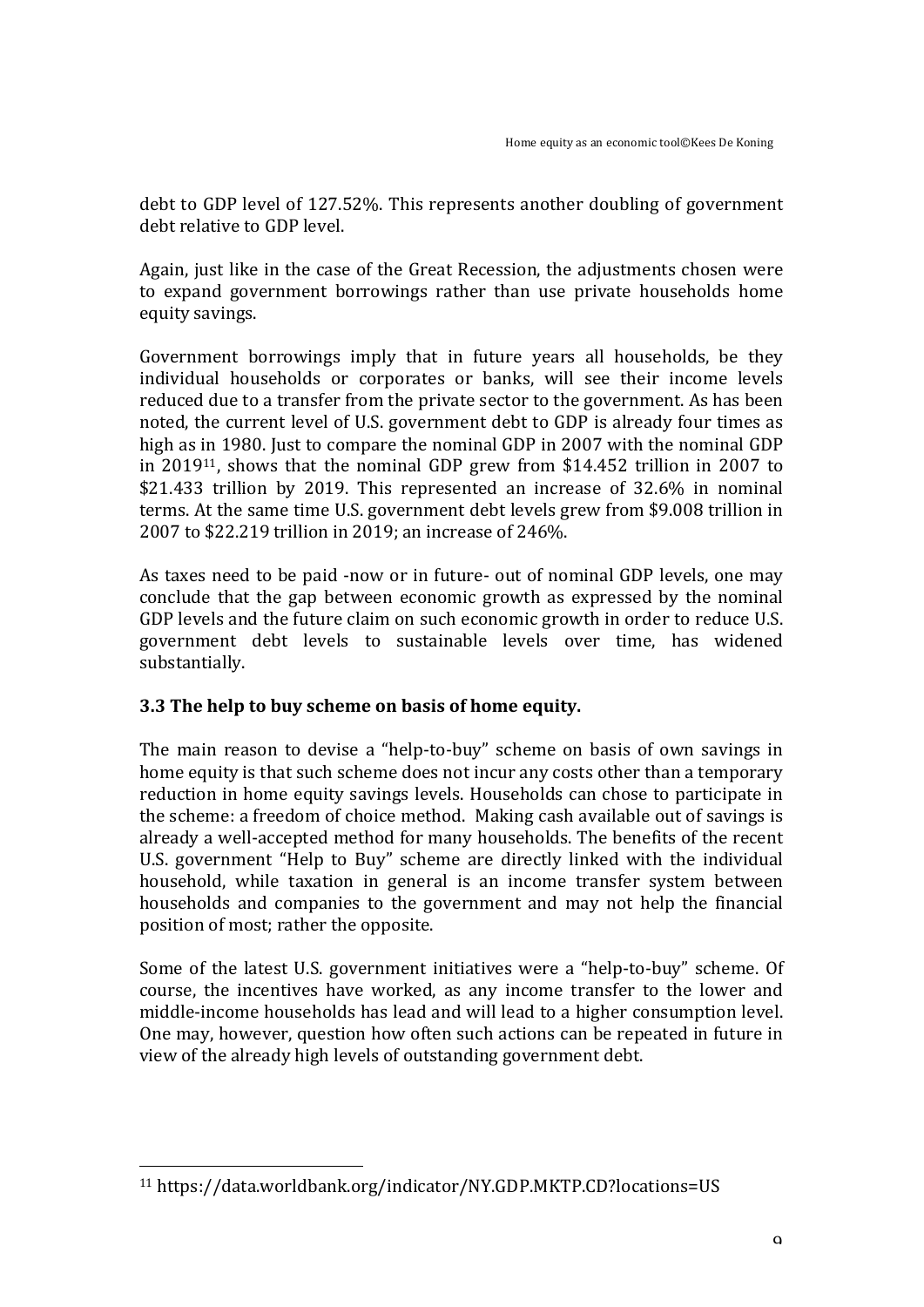Using home equity as a source of funding for economic expansion has three advantages over the existing government sponsored schemes. Firstly it is based on existing home equity savings levels incorporated over previous years. Secondly it concentrates on private households and allows their decisions to be taken into account. Thirdly it gives the U.S. Government still all the powers as to decide when and for what group of households to open the scheme and when to close it again.

To summarize the flow of funds: a U.S. household applies to become a participant in the "Help-to-Buy" scheme. Applications could be sent to any participating government agency such as Fanny May or Freddy Mac. The latter agencies check the status of the applicant; is the amount requested within the standards, for instance does it not bring the home mortgage level to less that  $10\%$  of the home value? The Fed could provide funding with QE for the state sponsored agencies. The government has the power to decide the dates that it wants to stop expanding the scheme and starts the "Re-saving period of Home Equity" again. Upon approval, the household receives the money transfer. Re-saving will only start when the U.S. Government decides that the economy need less spending and more savings.

The key to a possible success of this type of "Help-to-Buy" scheme is that households drive it; mainly from the income groups of modest and middleincome classes. The scheme does not need additional tax payments in the current or in future years. The scheme can be fully managed by the Government. It will help to shorten recession periods, thereby increasing tax receipts not by changing the tax rates, but by creating higher growth rates. Higher employment rates are also the likely result of the scheme.

The question is: "Why not?"

Kees De Koning Chorleywood, U.K. 9 Iune 2021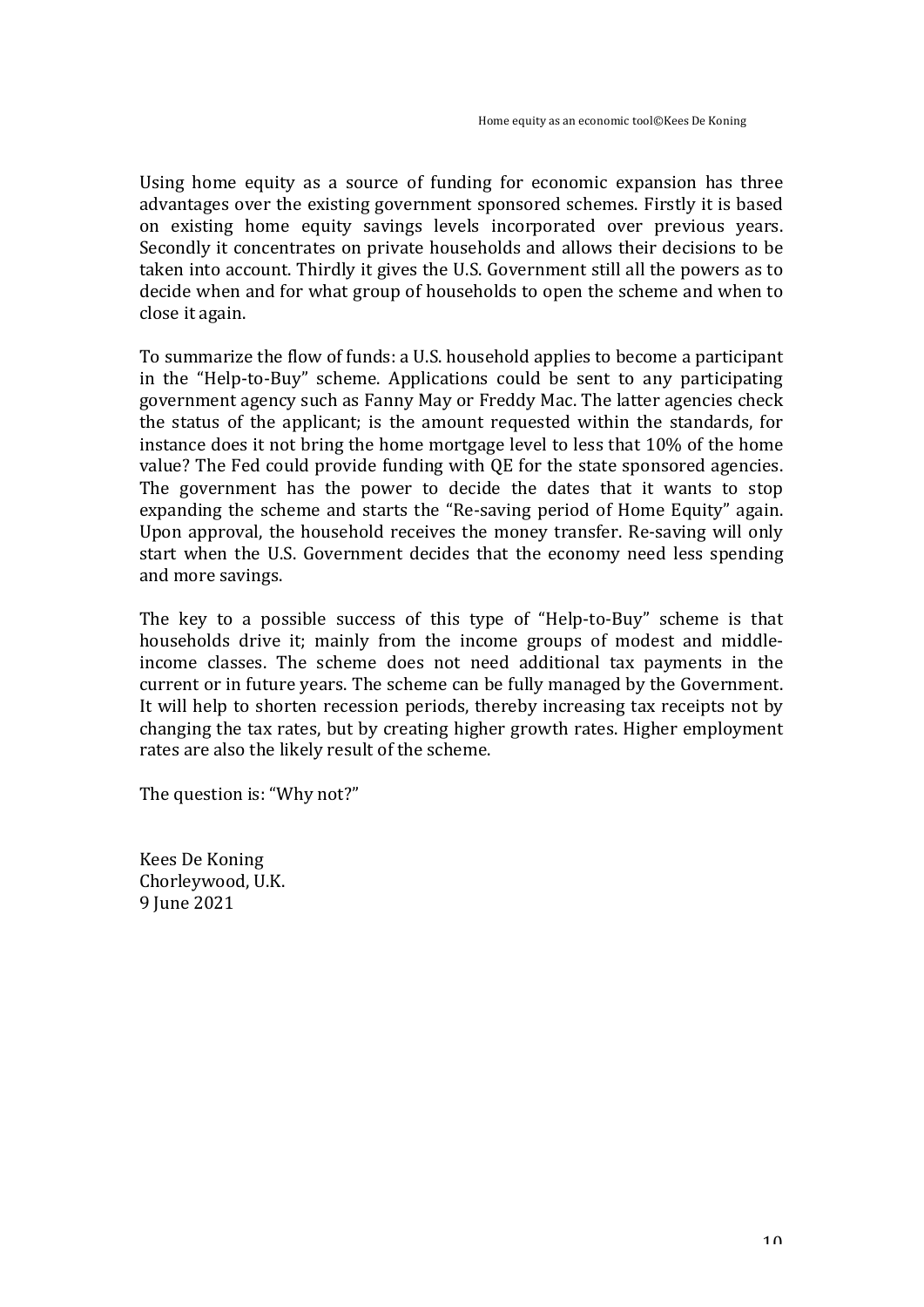#### References

1. Federal Reserve Bank of St. Louis; Households; Owners' Equity in Real Estate level; 1980-2020 https://fred.stlouisfed.org/series/OEHRENWBSHNO

2. Federal Reserve Bank of St. Louis; Household and Nonprofit Organizations; One-to-Four Family Residences Mortgages, Liability,Level https://fred.stlouisfed.org/series/HHMSDODNS

3. Board of Governors, Federal Reserve System; Washington D.C.; Distribution of Household Wealth in the U.S. since 1989: https://www.federalreserve.gov/releases/z1/dataviz/dfa/distribute/table/#ra

4. Microsoft Bing; Wall Street Dow Jones Industrial Share Index 2007-2013 https://www.bing.com/search?q=wall+street+industrial+share+index&form=PRGBEN&httpsms n=1&msnews=1&refig=6b3e259e38b44190833acb5e1bd54564&sp=1&qs=HS&pq=wall+street+ &sk=PRES1&sc=8-12&cvid=6b3e259e38b44

5. The Balance.com; Current U.S. Federal Government Tax Receipts, 2008-2013 https://www.thebalance.com/current-u-s-federal-government-tax-revenue-3305762

6. Federal Reserve Bank of St. Louis; Total Assets (Less Eliminations from Consolidation) Wednesday Level. https://fred.stlouisfed.org/series/WALCL

7. Federal Reserve Bank of St. Louis; Federal Government Current Expenditures; https://fred.stlouisfed.org/series/FGEXPND

8.Federal Reserve Bank of St. Louis; Federal Surplus or Deficit https://fred.stlouisfed.org/series/FYFSD

9. Federal Reserve Bank of St. Louis: Effective Fed Funds Rate https://fred.stlouisfed.org/series/DFF

10. Federal Reserve Bank of St.Louis; Federal Debt; Total Public Debt as Percentage of Gross Domestic product; https://fred.stlouisfed.org/series/GFDEGDQ188S

11. World Bank: Washington: U.S. Nominal GDP in 2007 and in 2019: https://data.worldbank.org/indicator/NY.GDP.MKTP.CD?locations=US